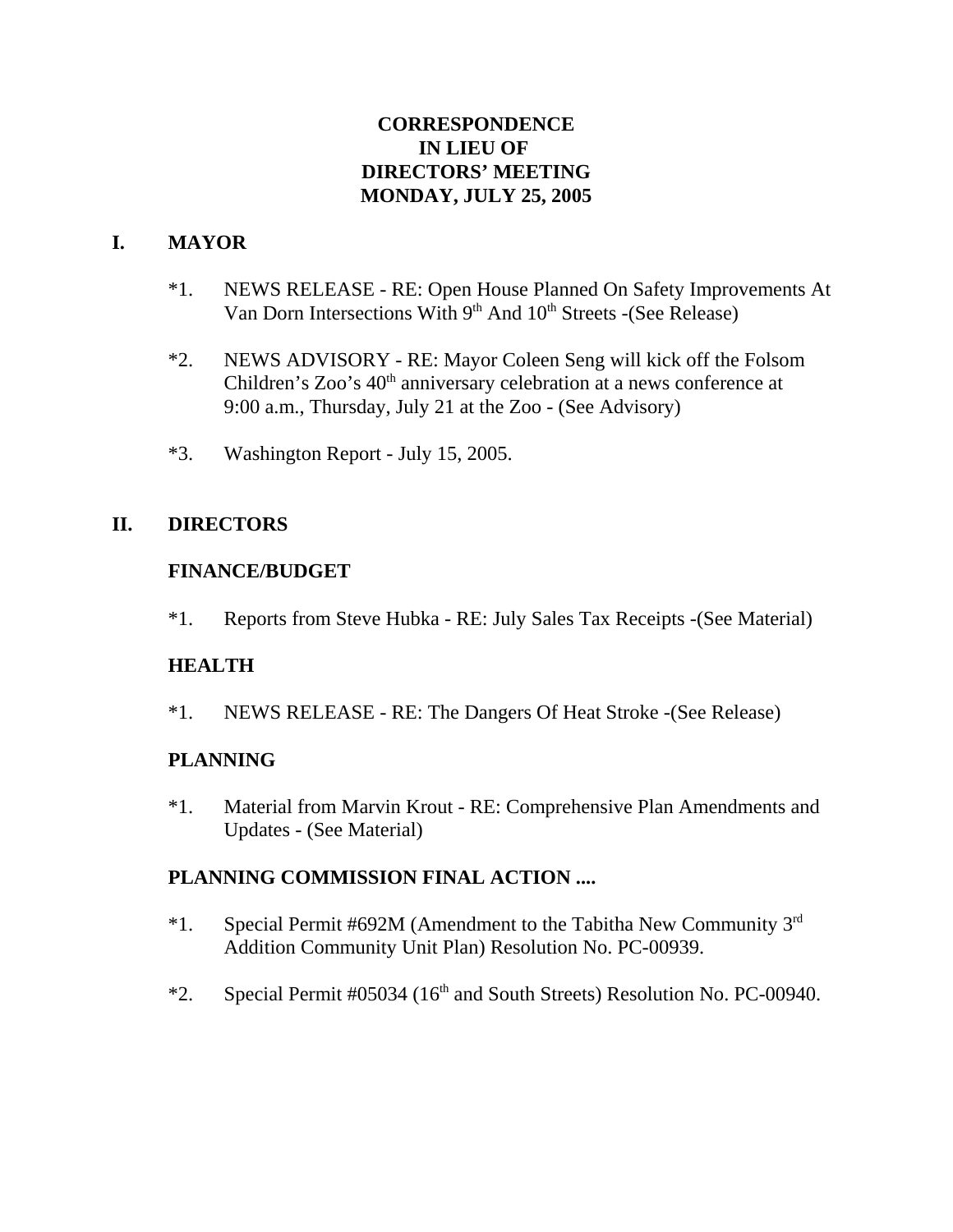#### **STARTRAN**

\*1. Response Letter from Larry Worth to Charles Swingle - RE: Expressed concern as to the need to post StarTran route/schedule information proximate to the  $11<sup>th</sup>$  & "N" Streets bus stop-(See Letter)

#### **III. CITY CLERK**

## **IV. COUNCIL**

#### **A. COUNCIL REQUESTS/CORRESPONDENCE**

#### **COUNCIL - RFI'S**

- 1. Request to Public Works & Utilities Department RE: Salt Creek Floodplain segment of South Beltway - (RFI#1 - 6/28/05)
- 2. Request to Urban Development Department RE: The Kinder-Care at  $17<sup>th</sup>$ & South-BryanLGH/West not renewing their contract - (RFI#4 - 6/28/05)

#### **ROBIN ESCHLIMAN**

1. Request to Mark Bowen, Mayor's Office - RE: Weekly updates to the City Council on the status of ITI - (RFI#1 - 7/07/05)

#### **ANNETTE McROY**

1. Request to Karl Fredrickson, Public Works & Utilities Director/Lynn Johnson, Parks & Recreation Director - RE: A Divided City - (RFI#166 - 7/21/05)

## **V. MISCELLANEOUS**

- \*1. Letter from Richard Esquivel RE: Strong opponent to the suggested wheel tax for the City/County - (See Letter)
- \*2. E-Mail from Pamela Grieser RE: The smoking ban -(See E-Mail)